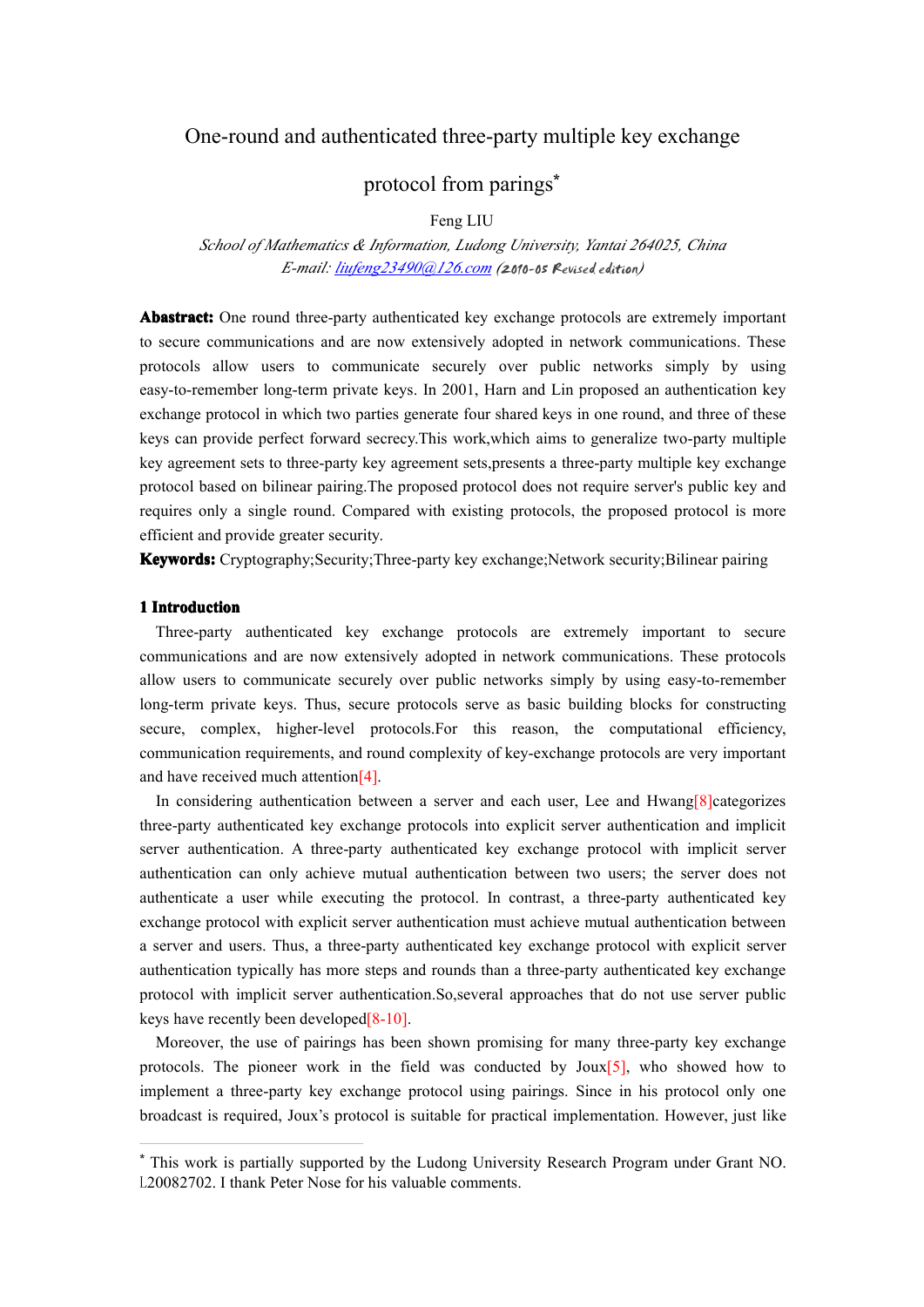the Diffie–Hellman protocol, Joux's protocol does not provide authentication and thus is vulnerable to the man-in-the-middle attack. To solve the problem, Al-Riyami[12]presented several protocols some of which use pairing. Their protocols assure authenticity through use of certificates issued by <sup>a</sup> Certificate Authority (CA). The session keys are generated by both short-term keys and long-term keys. The signature of the CA assures that only the entities which are in possesion of the static keys are able to compute the session keys. Still, in <sup>a</sup> certificate systemthe participants must firstly verify the certificates before using the public key of <sup>a</sup> user, which requires <sup>a</sup> large amount of computing time and storage.

In 2001, Harn and Lin<sup>[1]</sup> proposed an authentication key exchange protocol which employs the digital signature technique to achieve user authentication and does not require <sup>a</sup> one-way hash function.In the protocol,two parties generate multiple shared keys after running the key agreemen<sup>t</sup> protocol.More precisely, if two parties compute and transmit *<sup>n</sup>* public keys of Diffie–Hellman protocol to each other, then  $n^2 - 1$  session keys are shared between them. Later, Hwang et al. [3] proposed an efficient authentication key exchange protocol requiring less computation than Harn and Lin's scheme [1]. Nevertheless, the scheme  $\lceil 3 \rceil$  was broken by Lee and Wu  $\lceil 6 \rceil$ by the modification attack. Recently, Lee et al. [7]proposed two authenticated multiple key exchange protocols: one is based on ECC and the other is based on bilinear pairings. These protocols let two parties share not only one but also four session keys in authenticated manner.However, Vo et al.[13]demonstrated an impersonation attack on Lee's pairing-based authenticated key exchange protocol. They also showed that, using <sup>a</sup> long-term public key of an entity only, any attacker can impersonate the party to agree some session keys with another party. Consequently, Lee et al.' s protocol fails to provide authenticity as they had claimed. Furthermore, they indicated that perfect forward secrecy of Lee's protocol was not guaranteed. Thus, Vo et al. proposed <sup>a</sup> simple modification to the protocol which could withstand their own attacks.

In this paper we examine the two-party authenticated key agreemen<sup>t</sup> protocol using pairing operations from  $\lceil 6 \rceil$  and three-party authenticated key agreement protocol using pairing operations from[2]. The main contribution includes the proposal of an one round three-party authenticated multiple key agreemen<sup>t</sup> protocol using pairings, which feature all security attributes[2]. Since our proposed protocol does not require any server's public keys, it seems very simple and efficient, and can be used in many practical scenarios.Moreover, the available number of shared session keys in the protocol is more than that in  $[6,13]$ .

The rest of the paper is organized as follows: Section 2 briefly explains preliminary concepts, i.e. bilinear maps and the associated computational problems. Section 3 reviews Lee's multiple key exchang protocol and Hobol's three-party protocol, and analyzes their security.Our proposed protocol is described in Section 4 with the corresponding security and efficiency discussion. In Section 5, the efficiency and security comparison of the proposed protocol and competitive protocol is conducted. Finally, <sup>a</sup> conclusion is drawn in Section 6.

### **2 Preliminaries**

In this section, we briefly describe preliminaries which are needed later in the paper. We give the basic definition and properties of bilinear pairings, the computational problems which are fundamental when discussing authenticated key agreemen<sup>t</sup> protocols, security attributes desired for sound authenticated key agreemen<sup>t</sup> protocols and efficiency properties.

## **2.1 Bilinear Pairings Pairings**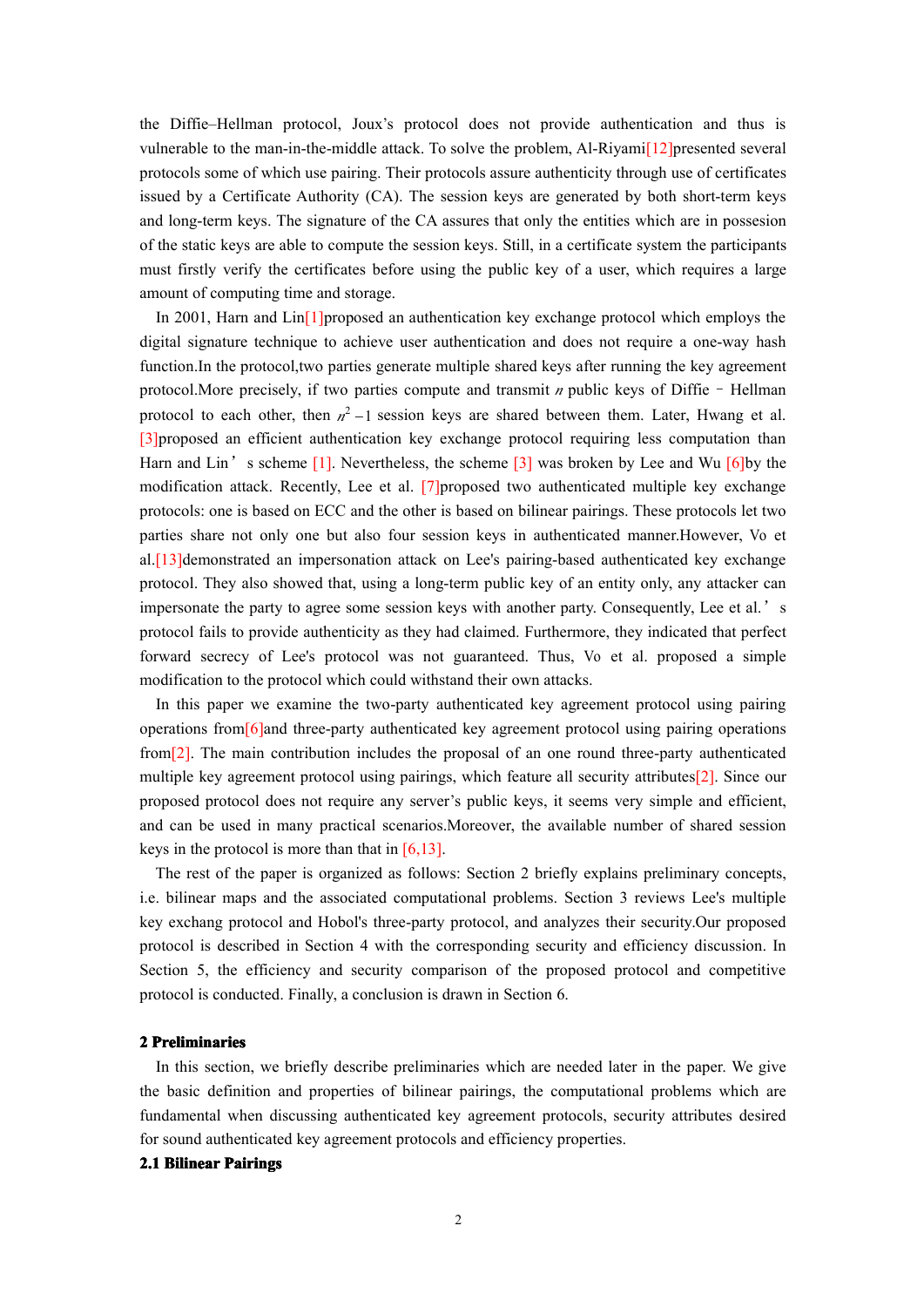Let  $G_1$  be an additive group generated by  $P$ , whose order is a prime  $q$ , and  $G_2$  be a multiplicative group of the same order  $q$ ; a bilinear pairing is a map

$$
e: G_1 \times G_1 \to G_2
$$

with the following properties :

- *e* :  $G_1 \times G_1 \rightarrow G_2$ <br>
:<br> *G*<sub>1</sub> and  $e(G_1P, G_2Q) = e(P, Q)$ <br> *c* is  $P \in G$  such that  $e(P, P)$ → Bilinear: for all *P*,  $Q \in G_1$  and  $e(c_1P, c_2Q) = e(P, Q)^{c_1c_2}$ <br>
→ Non-degenerate: there exists  $P \in G_1$  such that  $e(P, P) \neq$ <br>
→ Computable: given  $P, Q \in G_1$ , there is an efficient algor Bilinear: for all  $P, Q \in G_1$  and  $e(c_1P, c_2Q) = e(P, Q)^{c_1c_2}$ .<br>  $\triangleright$  Non-degenerate: there exists  $P \in G_1$  such that  $e(P, P) \neq 1$ .<br>  $\triangleright$  Computable: given  $P, Q \in G_1$ , there is an efficient algority<br>
2.2 Computational p
	-
	- Computable: given  $P, Q \in G_1$ , there is an efficient algorithm to compute  $e(P, Q)$ .

#### **2.2 Computational problems**

� Computational Diffie-Hellman (*CDH*) problem: given <sup>a</sup> triple

$$
(P, c_1 P, c_2 P) \in G_1
$$

for  $c_1, c_2 \in Z_a^*$ , find the element  $c_1 c_2 P$ .

1 Decision Diffie-Hellman (*DDH*) problem: given a quadruple  $\phi$  *c*<sub>1</sub>, *c*<sub>2</sub> ∈  $Z_q^*$ , find the element *c*<sub>1</sub>*c*<sub>2</sub>*P*.<br>
Decision Diffie-Hellman (*DDH*) problem: given a quadruple<br>  $e(P, c_1P, c_2P, c_3P) \in G_1$ <br>
for *c*, *c*, *c* ∈  $Z^*$  decide whether *c* = *c c*, mod *a* or n

$$
e(P,c_1P,c_2P,c_3P) \in G_1
$$

for  $c_1, c_2, c_3 \in Z_a^*$ 

 $e(P, c_1P, c_2P, c_3P) \in G_1$ <br>  $Z_q^*$ , decide whether  $c_3 = c_1c_2 \mod q$  or not<br>
Iman (*GDH*) problem: a class of problem:<br>
Sum is easy. for  $c_1$ ,  $c_2$ ,  $c_3 \in Z_q^*$ , decide whether  $c_3 = c_1c_2 \mod q$ <br>
3 Gap Diffie-Hellman (*GDH*) problem: a class of pro<br>
the *DDH* problem is easy.<br>
Groups where the *CDH* problem is hard but the *DDH* e whether  $c_3 = c_1 c_2 \mod q$  or not.<br>
2*H*) problem: a class of problems v. � Gap Diffie-Hellman (*GDH*) problem: <sup>a</sup> class of problems where the *CDH* problem is hard but the *DDH* problem is easy.

Groups where the *CDH* problem is hard but the*DDH* problem is easy are called *GDH* groups.

#### 3. Lee's and Hobol's authenticated key exchange protocols based on bilinear pairings

This section briefly reviews the two-party multiple protocol developed by Lee[6], and the three-party protocol developed by  $H \text{olbl}[2]$ , and explicates the weaknesses of them. Let  $A, B$  and  $C$  be three communication parties.

# **3.1 Lee's two-party two-partymultiple protocol from pairing pairingpairings**

We firstly review Lee's multiple key exchange protocol based on bilinear pairings.

# *Initiate*

Let  $X_{\mathcal{U}} \in Z_a^*$  and  $Y_{\mathcal{U}} \in X_{\mathcal{U}}$  *P* be  $\mathcal{U}$  's long-term private key and long-term public key, *Cert*( $Y_{\mathcal{U}}$ )

be the certificate of  $U$  *'s* long-term public key signed by a trusted party( $T$ P)

#### *Ex-massage*

$$
\mathcal{A}:\text{chooses } a_1, a_2 \in \mathbb{Z}_q^* \text{, and computes } T_{\mathcal{A}1} = a_1 P, T_{\mathcal{A}2} = a_2 P, S_{\mathcal{A}} = (a_1 K_{\mathcal{A}1} + a_2 K_{\mathcal{A}2}) T_{\mathcal{A}1} + X_{\mathcal{A}} T_{\mathcal{A}2};
$$
\n
$$
\mathcal{A} \to \mathcal{B}: \{T_{\mathcal{A}1}, T_{\mathcal{A}2}, S_{\mathcal{A}}, \text{Cert}(Y_{\mathcal{A}})\}, \text{where } K_{\mathcal{A}_i} \text{ is the } x \text{-coordinate value of } T_{\mathcal{A}_i}.
$$
\n
$$
\mathcal{B}: \text{chooses } b_1, b_2 \in \mathbb{Z}_q^*, \text{ and computes } T_{\mathcal{B}1} = b_1 P, T_{\mathcal{B}2} = b_2 P, S_{\mathcal{B}} = (b_1 K_{\mathcal{B}1} + b_2 K_{\mathcal{B}2}) T_{\mathcal{B}1} + X_{\mathcal{B}} T_{\mathcal{B}2}.
$$

 $A \rightarrow B : \{T_{A1}, T_{A2}, S_A, \text{Cert}(Y_A)\}\)$ , where  $K_{Ai}$  is the *x*-coordinate value of  $T_{Ai}$ .<br>  $B : \text{chooses } b_1, b_2 \in \mathbb{Z}_q^*$ , and computes  $T_{B1} = b_1 P$ ,  $T_{B2} = b_2 P$ ,  $S_B = (b_1 K_{B1} + b_2 K_{B2})$ .

 $\mathcal{B}$  : chooses  $b_1, b_2 \in \mathbb{Z}_q^*$  $b_2 \in \mathbb{Z}_q^*$ , and computes  $T_{B1} = b_1 P$ ,  $T_{B2} = b_2 P$ ,  $S_B = (b_1 K_{B1} + b_2 K_{B2})T_{B1} + X_B T_{B2}$ ;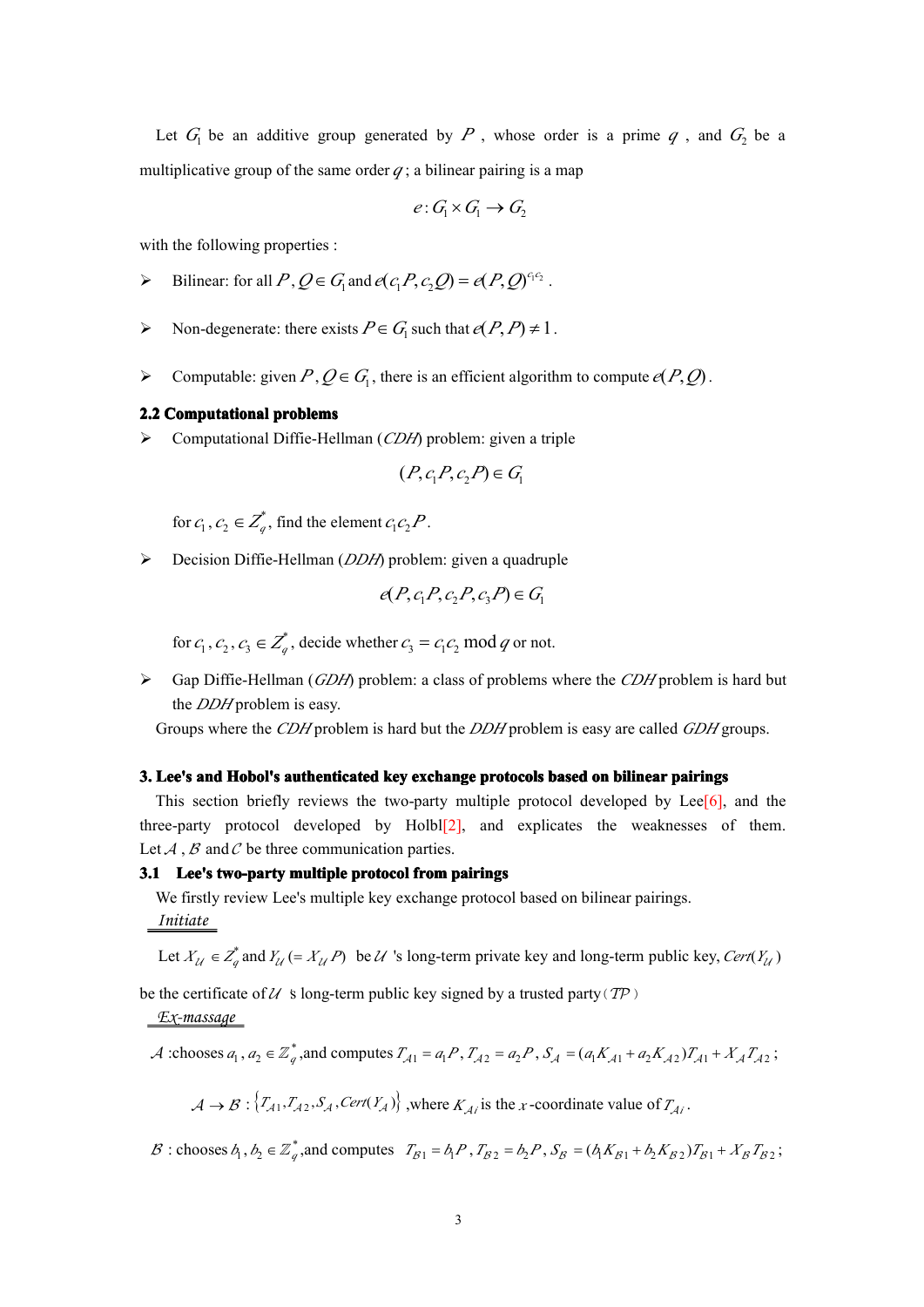$$
B \rightarrow A: \{T_{B1}, T_{B2}, S_B, Cerr(Y_B)\}, \text{where } K_{B_i} \text{ is the } x \text{-coordinate value of } T_{B_i}.
$$
  
\n
$$
\underbrace{Co\text{-}keys}_{\text{ATi}}.
$$
  
\n
$$
A: e(S_B, P) = e(K_{B1}T_{B1} + K_{B2}T_{B2}, T_{B1})e(T_{B2}, Y_B)
$$
  
\n
$$
K_{11} = e(a_1T_{B1}, Y_A + Y_B);
$$
  
\n
$$
K_{12} = e(a_1T_{B2}, Y_A + Y_B);
$$
  
\n
$$
K_{21} = e(a_2T_{B1}, Y_A + Y_B);
$$
  
\n
$$
K_{22} = a(a_2T_{B2}, Y_A + Y_B).
$$
  
\n
$$
B: e(S_A, P) = e(K_{A1}T_{A1} + K_{A2}T_{A2}, T_{A1})e(T_{A2}, Y_A)
$$
  
\n
$$
K_{11} = e(T_{A1}b_1, Y_A + Y_B);
$$
  
\n
$$
K_{12} = a(T_{A1}b_2, Y_A + Y_B);
$$
  
\n
$$
K_{21} = a(T_{A2}b_1, Y_A + Y_B);
$$
  
\n
$$
K_{22} = a(T_{A2}b_1, Y_A + Y_B);
$$
  
\n
$$
K_{22} = a(T_{A2}b_1, Y_A + Y_B);
$$

However, Vo et al. demonstrated an impersonation attack on the protocol. And, they showed that,  $K_{22} = e(T_{A2}b_2, Y_A + Y_B)$ .<br>However, Vo et al. demonstrated an impersonation attack on the protocol. And,they showed that,<br>sing a long-term public key of an entity only, any attacker could impersonate the entity to agree<br>om using <sup>a</sup> long-term public key of an entity only, any attacker could impersonate the entity to agree some session keys with another entity. Consequently, Lee et al.'s protocol fails to provide authenticity as they have claimed. Furthermore,Vo indicated that perfect forward secrecy of their protocol was not guaranteed. When attackers know long-term private keys of  $A$  and  $B$ ,  $x_A$  and  $x_B$ ,

respectively, the attackers easily compute the previous session keys as follows:

$$
K_{11} = e(a_1T_{\beta 1}, Y_{\mathcal{A}} + Y_{\beta}) = e(T_{\beta 1}, a_1(X_{\mathcal{A}} + X_{\beta})P) = e(T_{\beta 1}, (X_{\mathcal{A}} + X_{\beta})T_{\mathcal{A}1})
$$

 $K_{11} = e(a_1T_{B1}, Y_A + Y_B) = e(T_{B1}, a_1(X_A + X_B)P) = e(T_{B1}, (X_A + X_B)T_{A1})$ <br>Thus, They proposed a simple modification to the protocol which can withstand our<br>Unfortunately, in Vo's enhanced protocol each participant must firstly verify Thus, They proposed <sup>a</sup> simple modification to the protocol which can withstand our attack. Unfortunately, in Vo's enhanced protocol each participant must firstly verify the certificates before

#### 3.2 Holbl's authenticated three-party protocol from pairings

In this section, we review Hobol's three-party key exchange protocol based on bilinear pairings. *Initiate*

For <sup>a</sup> user with identity *i* vith identity  $ID_i$ , the public key is derived as  $Q_i = H(D_i)$  and the private key is parameters are computed by the  $PKG$  and, afterwards,  $S_i$  is issued to the party via  $\ell$ **i.** as  $S_i = sQ_i$ . Both parameters are computed by the PKG and, afterwards,  $S_i$  is issued to the party via *i* **i** *ss i*<sub>*s*</sub> *sQ*<sub>*i*</sub>  $\in$  *sQ*<sub>*i*</sub>  $\in$  *sS*<sub>*i*</sub>  $\in$  *sQ*<sub>*i*</sub>  $\in$  *ss sS*<sub>*i*</sub>  $\in$  *sQ*<sub>*i*</sub>. Both parameters are computed by the *PKG* and, afterwards, **a secure channel**.<br>
<u>*Ex-massage*</u><br> *A* : ch  $a$  **secure** *channel.* 

#### *Ex-massage*

chooses a,  $r_A \in \mathbb{Z}_q^*$ , and computes  $P_A = aP$ ,  $U_A = r_A Q_A$ ,  $V_A = (r_A + H(P_A, U_A))S_A$ ;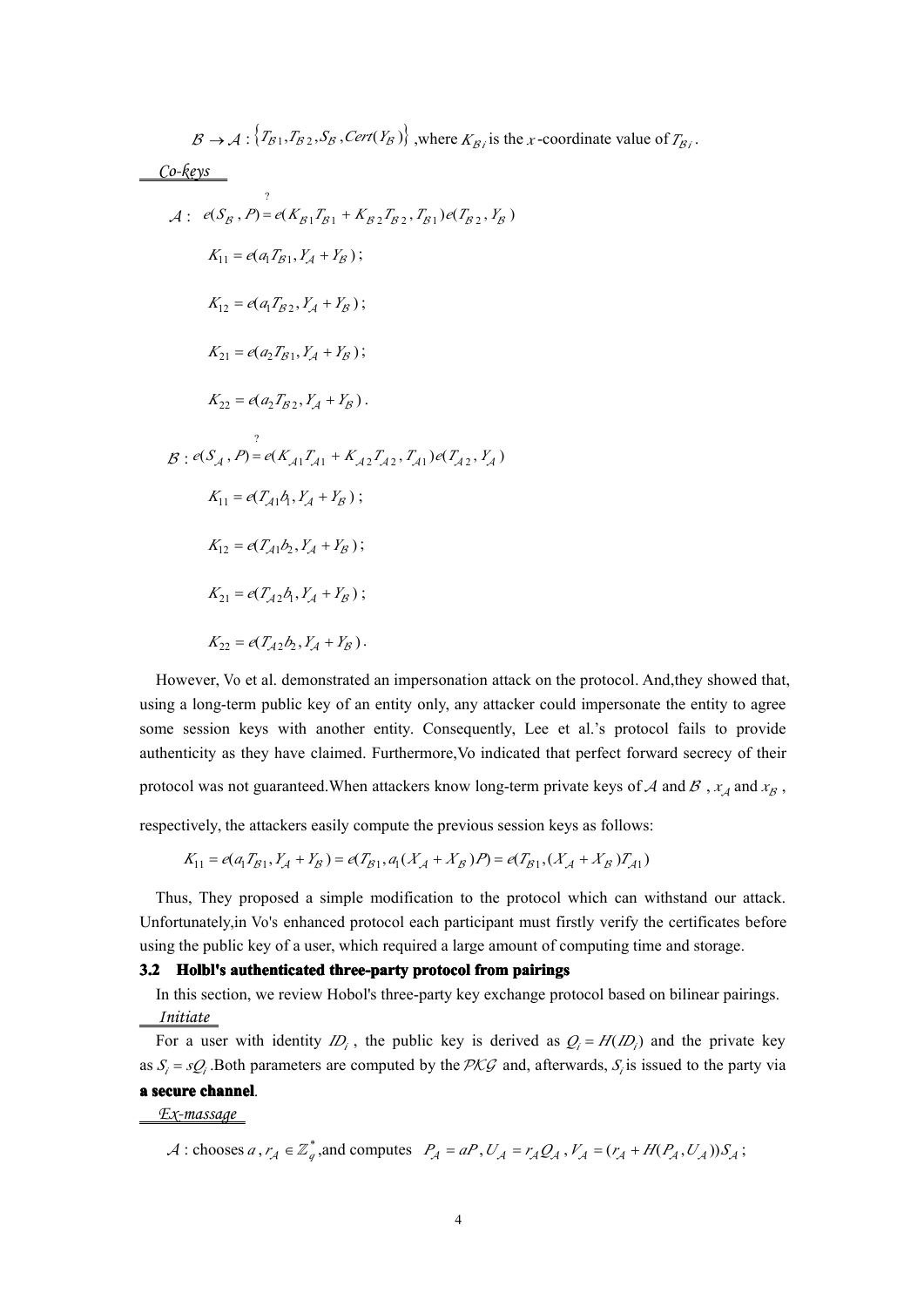$$
\mathcal{A} \to \mathcal{B}, \mathcal{C} : \{P_{\mathcal{A}}, U_{\mathcal{A}}, V_{\mathcal{A}}\}.
$$

 $A \rightarrow B$ ,  $C: {P_A, U_A, V_A}$ .<br>  $B: \text{chooses } b, r_B \in \mathbb{Z}_q^*$ , and comput<br>  $B \rightarrow A, C: {P_B, U_B, V_B}$ .  $\mathcal{B}$  : chooses *b*,  $r_{\mathcal{B}} \in \mathbb{Z}_{d}^{*}$ boses *b*,  $r_B \in \mathbb{Z}_q^*$ , and computes  $P_B = aP$ ,  $U_B = r_B Q_B$ ,  $V_B = (r_B + H(P_B, U_B))S_B$ ;<br>  $\forall \rightarrow A$ ,  $C: \{P_B, U_B, V_B\}$ .<br>  $P_B = cP$ ,  $U_C = r_C Q_C$ ,  $V_C = (r_C + H(P_C, U_C))S_C$ ;

$$
\mathcal{B} \to \mathcal{A}, \mathcal{C}: \{P_{\mathcal{B}}, U_{\mathcal{B}}, V_{\mathcal{B}}\}.
$$

 $\mathcal{B} \to \mathcal{A}, \mathcal{C} : \{P_B, U_B, V_B\}.$ <br>  $\mathcal{C} : \text{chooses } c, r_{\mathcal{C}} \in \mathbb{Z}_q^* \text{, and compi}$ <br>  $\mathcal{C} \to \mathcal{A}, \mathcal{B} : \{P_C, U_C, V_C\}.$ C : chooses  $c, r_c \in \mathbb{Z}_q^*$ cooses *c*,  $r_c \in \mathbb{Z}_q^*$ , and computes  $P_c = cP$ ,  $U_c = r_c Q_c$ ,  $V_c = (r_c + H(P_c, U_c))S_c$ <br>  $C \rightarrow A$ ,  $B: \{P_c, U_c, V_c\}$ .  $\sigma$ )) $\Delta_{\cal C}$  ;

$$
\mathcal{C} \to \mathcal{A} \text{ , } \mathcal{B} : \{P_{\mathcal{C}}^{\dagger}, U_{\mathcal{C}}^{\dagger}, V_{\mathcal{C}}^{\dagger}\}.
$$

$$
C \rightarrow A, B: \{P_C, U_C, V_C\}.
$$
  
\n
$$
\underline{Co\text{-}key}
$$
  
\n
$$
A: e(V_B + V_C, P) = e((r_B + H(P_B, U_B))Q_B + (r_C + H(P_C, U_C))Q_C, P_{PKG})
$$
  
\n
$$
K_A = e(P_B, P_C)^a = e(P, P)^{a+b+c};
$$
  
\n
$$
B: e(V_A + V_C, P) = e((r_A + H(P_A, U_A))Q_A + (r_C + H(P_C, U_C))Q_C, P_{PKG})
$$
  
\n
$$
K_B = e(P_A, P_C)^b = e(P, P)^{a+b+c};
$$
  
\n
$$
C: e(V_A + V_B, P) = e((r_A + H(P_A, U_A))Q_A + (r_B + H(P_B, U_B))Q_B, P_{PKG})
$$
  
\n
$$
K_C = e(P_A, P_B)^c = e(P, P)^{a+b+c}.
$$

 $A_{\mathcal{C}} = e(P_{\mathcal{A}}, P_{\mathcal{B}}) = e(P, P)$ .<br>Observe that the proposed protocol requires the availability of **a secure channel** from  $PKG$  to  $K_C = e(P_A, P_B)^c = e(P, P)^{a+b+c}$ .<br>Observe that the proposed protocol requires the availability of **a secure channel** from  $PKG$  to<br>each of the participants individually. However, communication over **the secure channel** is clearly<br> each of the participants individually. However, communication over **the secure channel** is clearly not publicly veriable,when <sup>a</sup> dispute emerged. Moreover, communicating parties can share only one session key after running the key agreemen<sup>t</sup> protocol.

#### 4. Proposed three-party multiple key agreement protocol

We note that a distinctive feature of Lee protocol is that no secure channels between  $PKG$  and the participants are assumed. All communication is done over (authenticated) public channels using public key signature. And, the initialization of Lee is done without any interaction between the PKG and the participants. In fact, participants may enter or leave theprotocol *dynamically*; the only requirement is that <sup>a</sup> participant holds <sup>a</sup> registered public key.

Compared to Holbl protocol, we thy to add the requirement for the multiple protocol that if parties compute and transmit *<sup>n</sup>* public keys of Diffie–Hellman protocol to each

other, then  $n^2 - 1$  session keys are shared between them. Based on our observation we have just made about why the protocols are infeasible, we propose

that our enhanced protocol should be modified in a hybrid way. The setup phase is kept unchanged from Lee protocol.

We now describe the revised protocol,as follows:

*Initiate*

For a user with long-term private key  $X_i \in Z_a^*$ vate key  $X_i \in Z_q^*$ , the long-term public key is derived<br>5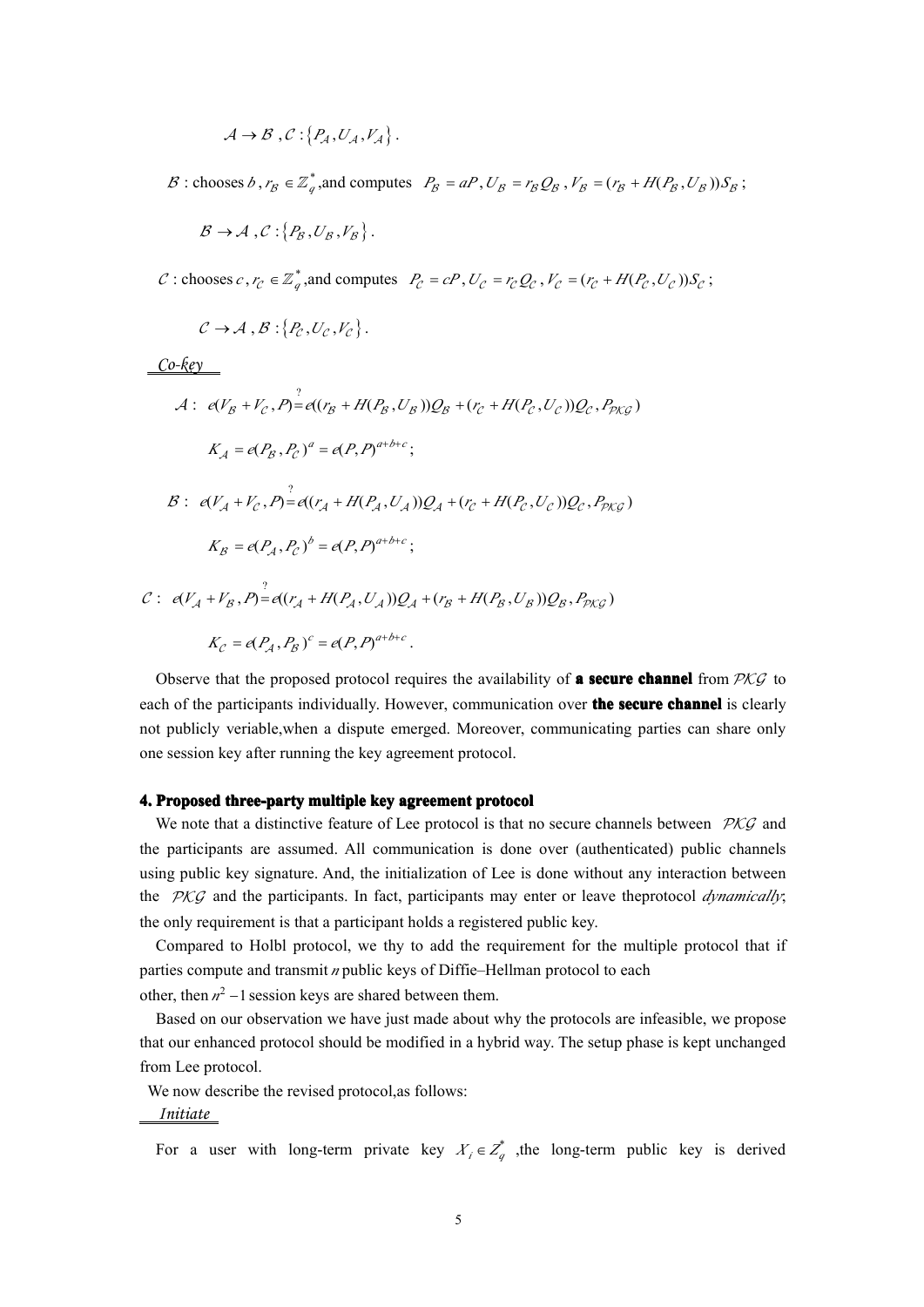as  $Y_i (= X_i P)$  and the certificate of  $Y_i$  is *Cert*( $Y_i$ ) which is signed by a trusted party(  $TP$  ).<br>*Ex-massage* 

A :chooses  $a_1, a_2 \in \mathbb{Z}_q^*$ , and computes

$$
T_{A1} = a_1 P, T_{A2} = a_2 P, S_{A1} = a_1 X_A + a_2, S_{A2} = a_2 X_A + a_1;
$$
  

$$
A \rightarrow B, C: \{T_{A1}, T_{A2}, S_{A1}, S_{A2}, \text{Cert}(Y_A)\};
$$
  

$$
B: \text{ chooses } b_1, b_2 \in \mathbb{Z}_q^*
$$
, and computes  

$$
T_{B1} = b_1 P, T_{B2} = b_2 P, S_{B1} = b_1 X_B + b_2, S_{B2} = b_2 X_B + a_1 X_B + a_2 X_B + a_2 X_B + a_3 X_B + a_4 X_B + a_5 X_B + a_6 X_B + a_7 X_B + a_8 X_B + a_9 X_B + a_1 X_B + a_2 X_B + a_3 X_B + a_4 X_B + a_5 X_B + a_6 X_B + a_7 X_B + a_7 X_B + a_8 X_B + a_9 X_B + a_9 X_B + a_9 X_B + a_9 X_B + a_9 X_B + a_9 X_B + a_0 X_B + a_0 X_B + a_1 X_B + a_2 X_B + a_0 X_B + a_1 X_B + a_2 X_B + a_0 X_B + a_1 X_B + a_2 X_B + a_1 X_B + a_2 X_B + a_3 X_B + a_4 X_B + a_2 X_B + a_3 X_B + a_4 X_B + a_2 X_B + a_3 X_B + a_4 X_B + a_5 X_B + a_6 X_B + a_7 X_B + a_7 X_B + a_8 X_B + a_9 X_B + a_0 X_B + a_1 X_B + a_2 X_B + a_1 X_B + a_2 X_B + a_3 X_B + a_4 X_B + a_2 X_B + a_3 X_B + a_4 X_B + a_3 X_B + a_4 X_B + a_5 X_B + a_6 X_B + a_7 X_B + a_7 X_B + a_7 X_B + a_8 X_B + a_9 X_B + a_9 X_B + a_9 X_B + a_9 X_B + a_9 X_B + a_9 X_B + a_9 X_B + a_9 X_B + a_9 X_B + a_9 X_B + a_9 X_B + a_9 X_B + a_9 X_B + a_9 X_B + a_9 X_B + a_9 X_B + a_9 X_B + a_9 X_B + a_9 X_B + a_9 X_B + a_9 X_B + a_9 X_B + a_9 X_B + a_9 X_B + a_9 X
$$

 $\mathcal{B}$  : chooses  $b_1, b_2 \in \mathbb{Z}_q^*$ , and computes

$$
T_{B1} = b_1 P, T_{B2} = b_2 P, S_{B1} = b_1 X_B + b_2, S_{B2} = b_2 X_B + b_1;
$$
  
\n
$$
B \rightarrow A, C: \{T_{B1}, T_{B2}, S_{B1}, S_{B2}, \text{Cert}(Y_B)\};
$$
  
\n
$$
C: \text{ chooses } c_1, c_2 \in \mathbb{Z}_q^*, \text{and computes}
$$
  
\n
$$
T_{C1} = c_1 P, T_{C2} = c_2 P, S_{C1} = c_1 X_C + c_2, S_{C2} = c_2 X_C + c_1;
$$

 $C:$  chooses  $c_1, c_2 \in \mathbb{Z}_q^*$ , and computes

$$
T_{C1} = c_1 P, T_{C2} = c_2 P, S_{C1} = c_1 X_C + c_2, S_{C2} = c_2 X_C + c_1;
$$
  

$$
C \rightarrow A, B : \{T_{C1}, T_{C2}, S_{C1}, S_{C2}, \text{Cert}(Y_C)\};
$$
  
Co-keys

# *Co-keys*

 $C \rightarrow A, B: \{T_{C1}, T_{C2}, S_{C1}, S_{C2}, \text{Cert}(Y_C)\};$ <br>  $C0-\text{keys}$ <br>  $A: \text{Upon receiving }\{T_{B1}, T_{B2}, S_{B1}, S_{B2}, \text{Cert}(X_C)\}$ *A* :Upon receiving  $\{T_{\mathcal{B}1}, T_{\mathcal{B}2}, S_{\mathcal{B}1}, S_{\mathcal{B}2}, \text{Cert}(Y_{\mathcal{B}})\}\$  and  $\{T_{\mathcal{C}1}, T_{\mathcal{C}2}, S_{\mathcal{C}1}, S_{\mathcal{C}2}, \text{Cert}(Y_{\mathcal{C}})\}\$ , *A* checks the equations:<br> $e((S_{\mathcal{B}1} + S_{\mathcal{B}2})P - (T_{\mathcal{B}1} + T_{\mathcal{B}2}), P)$ the equations:

$$
e((S_{B1} + S_{B2})P - (T_{B1} + T_{B2}), P) = e(T_{B1} + T_{B2}, Y_B),
$$
  

$$
e((S_{C1} + S_{C2})P - (T_{C1} + T_{C2}), P) = e(T_{C1} + T_{C2}, Y_C);
$$
  
ification hold, A computes eight shared session keys as follows:

If these verification hold,  $A$  computes eight shared session keys as follows:

$$
e((S_{C1} + S_{C2})P - (T_{C1} + T_{C2}), P) = e(T_{C1} + T_{C2}, Y_C);
$$
  
If these verification hold, A computes eight shared session keys as follows:  

$$
K_{111} = e(a_1X_A T_{B1}, S_{C1}P - T_{C2}) \cdot e(a_1X_A T_{C1}, S_{B1}P - T_{B2}) \cdot e(a_1(S_{B1}P - T_{B2}), S_{C1}P - T_{C2})
$$

$$
= e((X_A X_B + X_A X_C + X_B X_C)P, P)^{\alpha_1 \alpha_1};
$$

$$
K_{112} = e(a_1X_A T_{B1}, S_{C2}P - T_{C1}) \cdot e(a_1X_A T_{C2}, S_{B1}P - T_{B2}) \cdot e(a_1(S_{B1}P - T_{B2}), S_{C2}P - T_{C1})
$$

$$
= e((X_A X_B + X_A X_C + X_B X_C)P, P)^{\alpha_1 \alpha_2};
$$

$$
K_{121} = e(a_1X_A T_{B2}, S_{C1}P - T_{C2}) \cdot e(a_1X_A T_{C1}, S_{B2}P - T_{B1}) \cdot e(a_1(S_{B2}P - T_{B1}), S_{C1}P - T_{C2})
$$

$$
= e((X_A X_B + X_A X_C + X_B X_C)P, P)^{\alpha_1 \alpha_2};
$$

$$
K_{122} = e(a_1X_A T_{B2}, S_{C2}P - T_{C1}) \cdot e(a_1X_A T_{C2}, S_{B2}P - T_{B1}) \cdot e(a_1(S_{B2}P - T_{B1}), S_{C2}P - T_{C1})
$$

$$
= e((X_A X_B + X_A X_C + X_B X_C)P, P)^{\alpha_1 \alpha_2};
$$

$$
K_{211} = e(a_2X_A T_{B1}, S_{C1}P - T_{C2}) \cdot e(a_2X_A T_{C1}, S_{B1}P - T_{B2}) \cdot e(a_2(S_{B1}P - T_{B2}), S_{C1}P - T_{C2})
$$

$$
= 0.
$$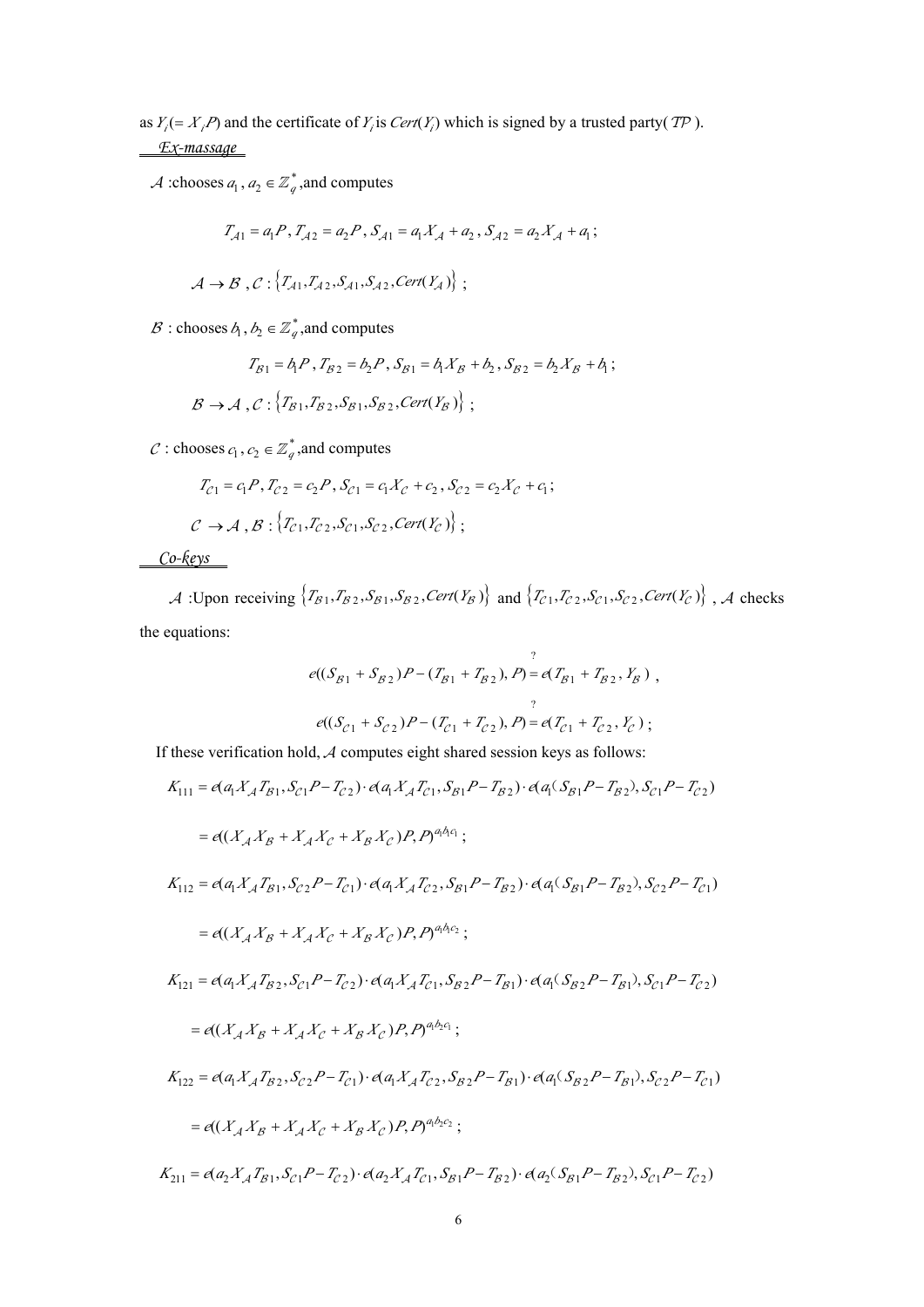$$
= e((X_A X_B + X_A X_C + X_B X_C)P, P)^{a_2b_1c_1};
$$
\n
$$
K_{212} = e(a_2 X_A T_{B1}, S_{C2} P - T_{C1}) \cdot e(a_2 X_A T_{C2}, S_{B1} P - T_{B2}) \cdot e(a_2 (S_{B1} P - T_{B2}), S_{C2} P - T_{C1})
$$
\n
$$
= e((X_A X_B + X_A X_C + X_B X_C)P, P)^{a_2b_1c_2};
$$
\n
$$
K_{221} = e(a_2 X_A T_{B2}, S_{C1} P - T_{C2}) \cdot e(a_2 X_A T_{C1}, S_{B2} P - T_{B1}) \cdot e(a_2 (S_{B2} P - T_{B1}), S_{C1} P - T_{C2})
$$
\n
$$
= e((X_A X_B + X_A X_C + X_B X_C)P, P)^{a_2b_2c_1};
$$
\n
$$
K_{222} = e(a_2 X_A T_{B2}, S_{C2} P - T_{C1}) \cdot e(a_2 X_A T_{C2}, S_{B2} P - T_{B1}) \cdot e(a_2 (S_{B2} P - T_{B1}), S_{C2} P - T_{C1})
$$
\n
$$
= e((X_A X_B + X_A X_C + X_B X_C)P, P)^{a_2b_2c_2}.
$$
\nR 'Union receiving {T<sub>C</sub>, T<sub>C</sub>, S<sub>C</sub>, S<sub>C</sub>, Cerf(Y<sub>C</sub>)} and {T<sub>C</sub>, T<sub>C</sub>, S<sub>C</sub>, S<sub>C</sub>, Cerf(Y<sub>C</sub>)} and {T<sub>C</sub>, T<sub>C</sub>, S<sub>C</sub>, S<sub>C</sub>, Cerf(Y<sub>C</sub>)} and {T<sub>C</sub>, T<sub>C</sub>, S<sub>C</sub>, S<sub>C</sub>, Cerf(Y<sub>C</sub>)} R<sub>C</sub>.

 $\mathcal{E} = e((X_{\mathcal{A}} X_{\mathcal{B}} + X_{\mathcal{A}} X_{\mathcal{C}} + X_{\mathcal{B}} X_{\mathcal{C}}) P, P_{\mathcal{A}}^{a_2 b_2 c_2}$ <br>  $\mathcal{E}$  :Upon receiving { $T_{\mathcal{A}1}, T_{\mathcal{A}2}, S_{\mathcal{A}1}, S_{\mathcal{A}2}, \text{Cert}}$ <br>
the equations: *B*: Upon receiving  $\{T_{A1}, T_{A2}, S_{A1}, S_{A2}, \text{Cert}(Y_A)\}$  and  $\{T_{C1}, T_{C2}, S_{C1}, S_{C2}, \text{Cert}(Y_C)\}$ , *B* checks the equations:<br>  $e((S_{A1} + S_{A2})P - (T_{A1} + T_{A2}), P) = e(T_{A1} + T_{A2}, Y_A)$ , the equations:

$$
e((S_{A1} + S_{A2})P - (T_{A1} + T_{A2}), P) = e(T_{A1} + T_{A2}, Y_A),
$$
  

$$
e((S_{C1} + S_{C2})P - (T_{C1} + T_{C2}), P) = e(T_{C1} + T_{C2}, Y_C);
$$
  
verification hold, *B* computes eight shared session keys as follows

If these verification hold,  $\beta$  computes eight shared session keys as follows:

$$
e((S_{C1} + S_{C2})P - (T_{C1} + T_{C2}), P) = e(T_{C1} + T_{C2}, Y_C);
$$
  
If these verification hold, B computes eight shared session keys as follows:  

$$
K_{111} = e(A_{C1}X_B T_{A1}, S_{C1}P - T_{C2}) \cdot e(A_{C1}X_B T_{C1}, S_{A1}P - T_{A2}) \cdot e(A_{C1}A_{C1}P - T_{A2}), S_{C1}P - T_{C2})
$$

$$
= e((X_A X_B + X_A X_C + X_B X_C)P, P)^{a_1A_1};
$$

$$
K_{112} = e(A_{C1}X_B X_A, S_{C2}P - T_{C1}) \cdot e(A_{C1}X_B T_{C2}, S_{A1}P - T_{A2}) \cdot e(A_{C1}S_{A1}P - T_{A2}), S_{C2}P - T_{C1})
$$

$$
= e((X_A X_B + X_A X_C + X_B X_C)P, P)^{a_1A_1A_2};
$$

$$
K_{121} = e(A_{C2}X_B T_{A1}, S_{C1}P - T_{C2}) \cdot e(A_{C2}X_B T_{C1}, S_{A1}P - T_{A2}) \cdot e(A_{C2}S_{A1}P - T_{A2}), S_{C1}P - T_{C2})
$$

$$
= e((X_A X_B + X_A X_C + X_B X_C)P, P)^{a_1A_1A_2};
$$

$$
K_{122} = e(A_{C2}X_B T_{A1}, S_{C2}P - T_{C1}) \cdot e(A_{C2}X_B T_{C2}, S_{A1}P - T_{A2}) \cdot e(A_{C3}S_{A1}P - T_{A2}), S_{C2}P - T_{C1})
$$

$$
= e((X_A X_B + X_A X_C + X_B X_C)P, P)^{a_1A_2A_2};
$$

$$
K_{211} = e(A_{C1}X_B T_{A2}, S_{C1}P - T_{C2}) \cdot e(A_{C1}X_B T_{C1}, S_{A2}P - T_{A1}) \cdot e(A_{C2}X_B - T_{A1}), S_{C1}P - T_{C2})
$$

$$
= e((X_A X_B + X_A X_C + X_B X_C)P, P)^{a_2A_1A_2};
$$
<math display="</math>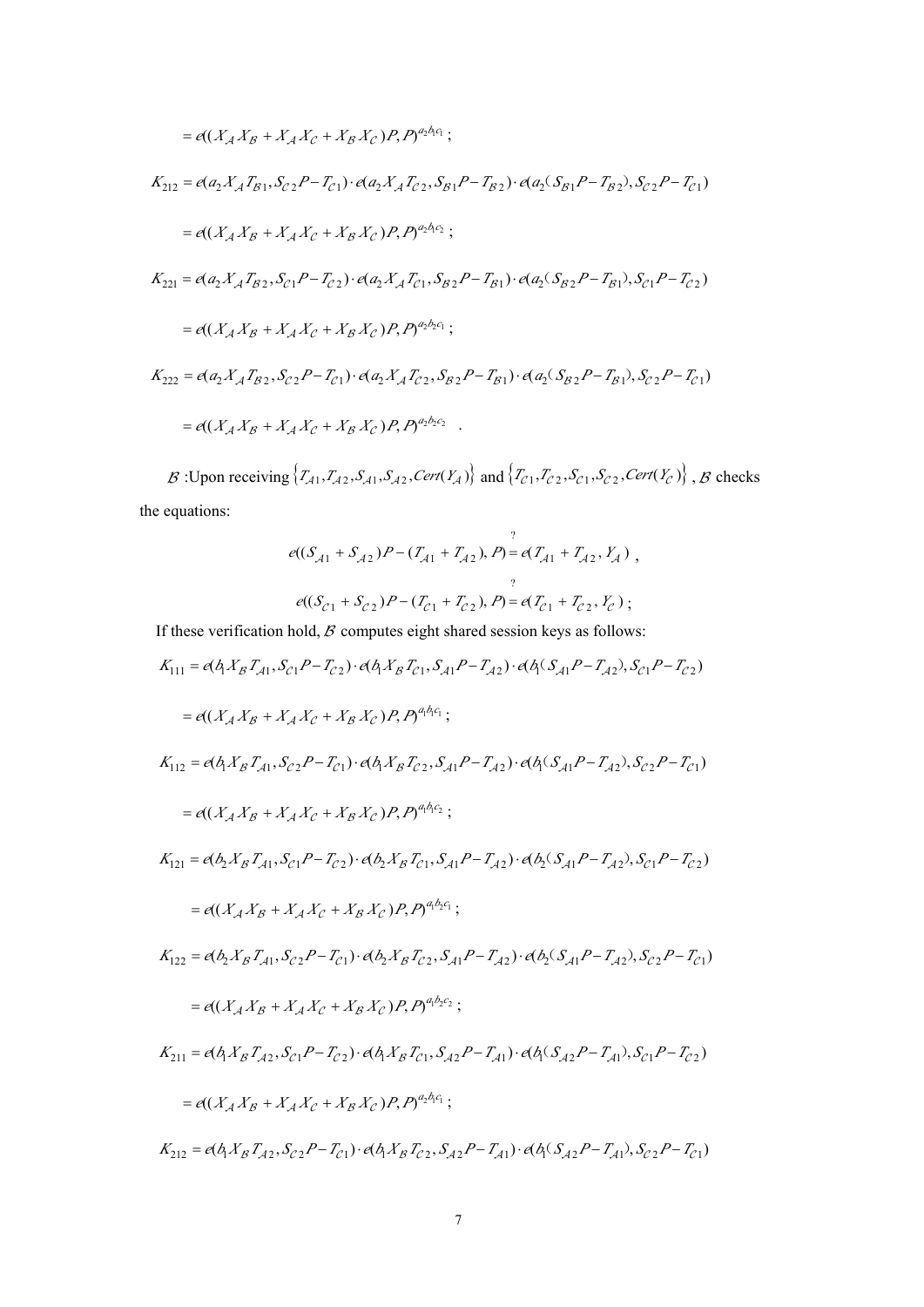$$
= e((X_A X_B + X_A X_C + X_B X_C)P, P)^{a_2b_1c_2};
$$
  
\n
$$
K_{221} = e(b_2 X_B T_{A2}, S_{C1}P - T_{C2}) \cdot e(b_2 X_B T_{C1}, S_{A2}P - T_{A1}) \cdot e(b_2 (S_{A2}P - T_{A1}), S_{C1}P - T_{C2})
$$
  
\n
$$
= e((X_A X_B + X_A X_C + X_B X_C)P, P)^{a_2b_2c_1};
$$
  
\n
$$
K_{222} = e(b_2 X_B T_{A2}, S_{C2}P - T_{C1}) \cdot e(b_2 X_B T_{C2}, S_{A2}P - T_{A1}) \cdot e(b_2 (S_{A2}P - T_{A1}), S_{C2}P - T_{C1})
$$
  
\n
$$
= e((X_A X_B + X_A X_C + X_B X_C)P, P)^{a_2b_2c_2}.
$$
  
\n
$$
C \cdot \text{From receiving } \{T_A, T_A, S_A, S_A, S_A, S_A, C_{C1}(Y_A) \} \text{ and } \{T_B, T_B, S_B, C_{C1}(Y_B)\} \subset C
$$

 $\mathcal{L}:$  Upon receiving  $\{T_{A1}, T_{A2}, S_{A1}, S_{A2},$  Cert<br>the equations: *C*: Upon receiving  $\{T_{A1}, T_{A2}, S_{A1}, S_{A2}, cert(Y_A)\}$  and  $\{T_{B1}, T_{B2}, S_{B1}, S_{B2}, cert(Y_B)\}$ , *C* checks<br>the equations:<br> $e((S_{A1} + S_{A2})P - (T_{A1} + T_{A2}), P) = e(T_{A1} + T_{A2}, Y_A)$ , the equations:

$$
e((S_{A1} + S_{A2})P - (T_{A1} + T_{A2}), P) = e(T_{A1} + T_{A2}, Y_A),
$$
  

$$
e((S_{B1} + S_{B2})P - (T_{B1} + T_{B2}), P) = e(T_{B1} + T_{B2}, Y_B);
$$
  
we verification hold, C computes eight shared session keys as follow

If these verification hold,  $\mathcal C$  computes eight shared session keys as follows:

$$
e((S_{B1} + S_{B2})P - (T_{B1} + T_{B2}), P) = e(T_{B1} + T_{B2}, Y_B);
$$
  
If these verification hold, C computes eight shared session keys as follows:  

$$
K_{111} = e(G_1 X_C T_{B1}, S_{A1}P - T_{A2}) \cdot e(G_1 X_C T_{A1}, S_{B1}P - T_{B2}) \cdot e(G_1 S_{B1}P - T_{B2}), S_{A1}P - T_{A2})
$$

$$
= e((X_A X_B + X_A X_C + X_B X_C)P, P)^{\alpha_1 \alpha_1};
$$

$$
K_{112} = e(C_2 X_C T_{B1}, S_{A1}P - T_{A2}) \cdot e(C_2 X_C T_{A1}, S_{B1}P - T_{B2}) \cdot e(C_2 (S_{B1}P - T_{B2}), S_{A1}P - T_{A2})
$$

$$
= e((X_A X_B + X_A X_C + X_B X_C)P, P)^{\alpha_1 \alpha_1};
$$

$$
K_{121} = e(G_1 X_C T_{B2}, S_{A1}P - T_{A2}) \cdot e(G_1 X_C T_{A1}, S_{B2}P - T_{B1}) \cdot e(G_1 S_{B2}P - T_{B1}), S_{A1}P - T_{A2})
$$

$$
= e((X_A X_B + X_A X_C + X_B X_C)P, P)^{\alpha_1 \alpha_2};
$$

$$
K_{122} = e(C_2 X_C T_{B2}, S_{A1}P - T_{A2}) \cdot e(C_2 X_C T_{A1}, S_{B2}P - T_{B1}) \cdot e(C_2 (S_{B2}P - T_{B1}), S_{A1}P - T_{A2})
$$

$$
= e((X_A X_B + X_A X_C + X_B X_C)P, P)^{\alpha_1 \alpha_2};
$$

$$
K_{211} = e(G_1 X_C T_{B1}, S_{A2}P - T_{A1}) \cdot e(C_1 X_C T_{A2}, S_{B1}P - T_{B2}) \cdot e(C_1 S_{B1}P - T_{B2}), S_{A2}P - T_{A1})
$$

$$
= e((X_A X_B + X_A X_C + X_B X_C)P, P)^{\alpha_1 \alpha_1};
$$

$$
K_{212} = e(C_2 X_C T_{B1}, S_{A2}P - T_{
$$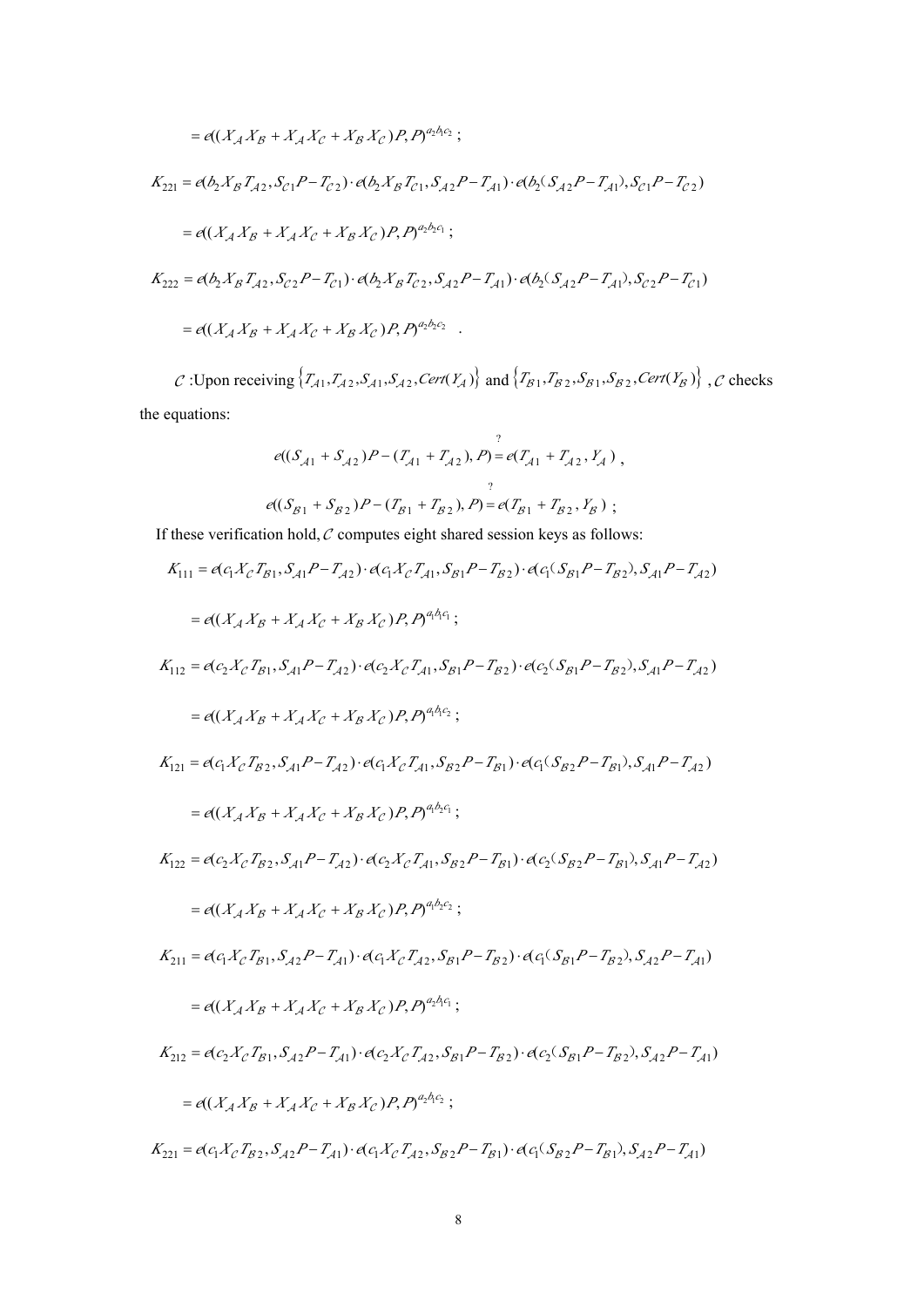$$
= e((X_A X_B + X_A X_C + X_B X_C)P, P)^{a_2b_2c_1};
$$
  
\n
$$
K_{222} = e(c_2 X_C T_{B2}, S_{A2}P - T_{A1}) \cdot e(c_2 X_C T_{A2}, S_{B2}P - T_{B1}) \cdot e(c_2 (S_{B2}P - T_{B1}), S_{A2}P - T_{A1})
$$
  
\n
$$
= e((X_A X_B + X_A X_C + X_B X_C)P, P)^{a_2b_2c_2}.
$$
  
\n**5. Analysis**  
\nCorrections. The correctness of shared keys is easily to notice by comparing key computation in

#### **5. Analysis Analysis**

*Co-keys* verification phase in Section 4. The following is the correctness of

tetrad { $T_{A1}, T_{A2}, S_{A1}, S_{A2}$ } (similar for tetrads { $T_{B1}, T_{B2}, S_{B1}, S_{B2}$ } and { $T_{C1}, T_{C2}, S_{C1}, S_{C2}$ } )<br>verification:<br> $e((S_{A1} + S_{A2})P - (T_{A1} + T_{A2}), P) = e((a_1 + a_2)X_A P, P) = e(T_{A1} + T_{A2}, Y_A)$ verification:

$$
e((S_{A1} + S_{A2})P - (T_{A1} + T_{A2}), P) = e((a_1 + a_2)X_A P, P) = e(T_{A1} + T_{A2}, Y_A)
$$

 $e((S_{A1} + S_{A2})P - (T_{A1} + T_{A2}), P) = e((a_1 + a_2)X_A P, P) = e(T_{A1} + T_{A2}, Y_A)$ <br>Trivial attack. An attacker may directly try to compute the session key from the transcripts  $\{T_A, T_A, S_A, S_A, Cer(Z)\}\$  However due to the difficulties of the di Trivial attack. An attacker may directly try to compute the session key from the transmitted transcripts  $\{T_1, T_2, S_1, S_2, \text{Cert}(Y_i)\}\$ . However, due to the difficulties of the discrete logarithm<br>problem and CCDH problem, the trivial attack is useless to our proposed three-party protocol.<br>Impersonation attack. Imp problem and CCDH problem, the trivial attack is useless to our proposed three-party protocol. Impersonation attack. Impersonation attack is infeasible since if an attacker wants to produce <sup>a</sup> forged message of A , the attacker has to compute  $S_{A1}$  and  $S_{A2}$  in order to pass B or C 's verification. He/she has to solve the discrete logarithm problem and Schnorr signature, but the signature scheme has been proven to be secure under the random oracle modle<sup>[11]</sup>. Furthermore, given  $T_{A1}$  and  $T_{A2}$  of the attacker's choice, he/she still needs to compute to compute  $a_1 X_A P = a_1 Y_A$ ,<br>to solve the computational<br>ationally infeasible.

$$
a_2 X_A P = a_2 Y_A
$$
. However, computing  $a_1 X_A P$ ,  $a_2 X_A P$  from  $Y_A$  is to solve the computational

Diffie–Hellman problem in group  $\mathbb{G}_1$ , which is believed to be computationally infeasible.

 $a_2 X_A P = a_2 Y_A$ . However, computing<br>Diffie–Hellman problem in group  $G_1$ , v<br><u>Known key security</u>. Because random<br>also differ for each step. Even the shan 1*a*<sub>*X*</sub>*P*<sub>*A*</sub> *P*<sub>*X*</sub>*P*<sub>*X*</sub>*P*<sub>*X*</sub><sup>*P*</sup> from *Y<sub>A</sub>* is to solve the computational group  $G_1$ , which is believed to be computationally infeasible.<br>use random numbers are used in each step differently, the shared k Known key security. Because random numbers are used in each step differently, the shared keys also differ for each step. Even the shared keys in <sup>a</sup> protocol session are exposed, attackers fail to relate these keys with the keys inother session since they are independent.

> Key-compromise impersonation. If  $A$  's long-term private key is exposed, it does not enable an attacker to impersonate B or C to A. This can be eliminated since A uses B or C 's public key in her shared secret keys computation. Even the attacker could masquerade the message sent to  $\mathcal{A}$  in *Co-keys*, but, ultimately, the attacker is unable to compute the shared keys without knowing  $\beta$  or  $\beta$  'slong-term private keys.

> Perfect forward secrecy. In our protocol, when long-term private keys of each party,  $X_A$ ,  $X_B$  and  $X_C$  are revealed, deriving session keys is still infeasible. Intuitively, we could see that,

an attacker is given  $Y_A$ ,  $Y_B$  and ,  $Y_B$  and  $T_{B1} (= b_1 P)$  for instance, the attacker has to find out  $b_1 Y_B$  in order to<br>9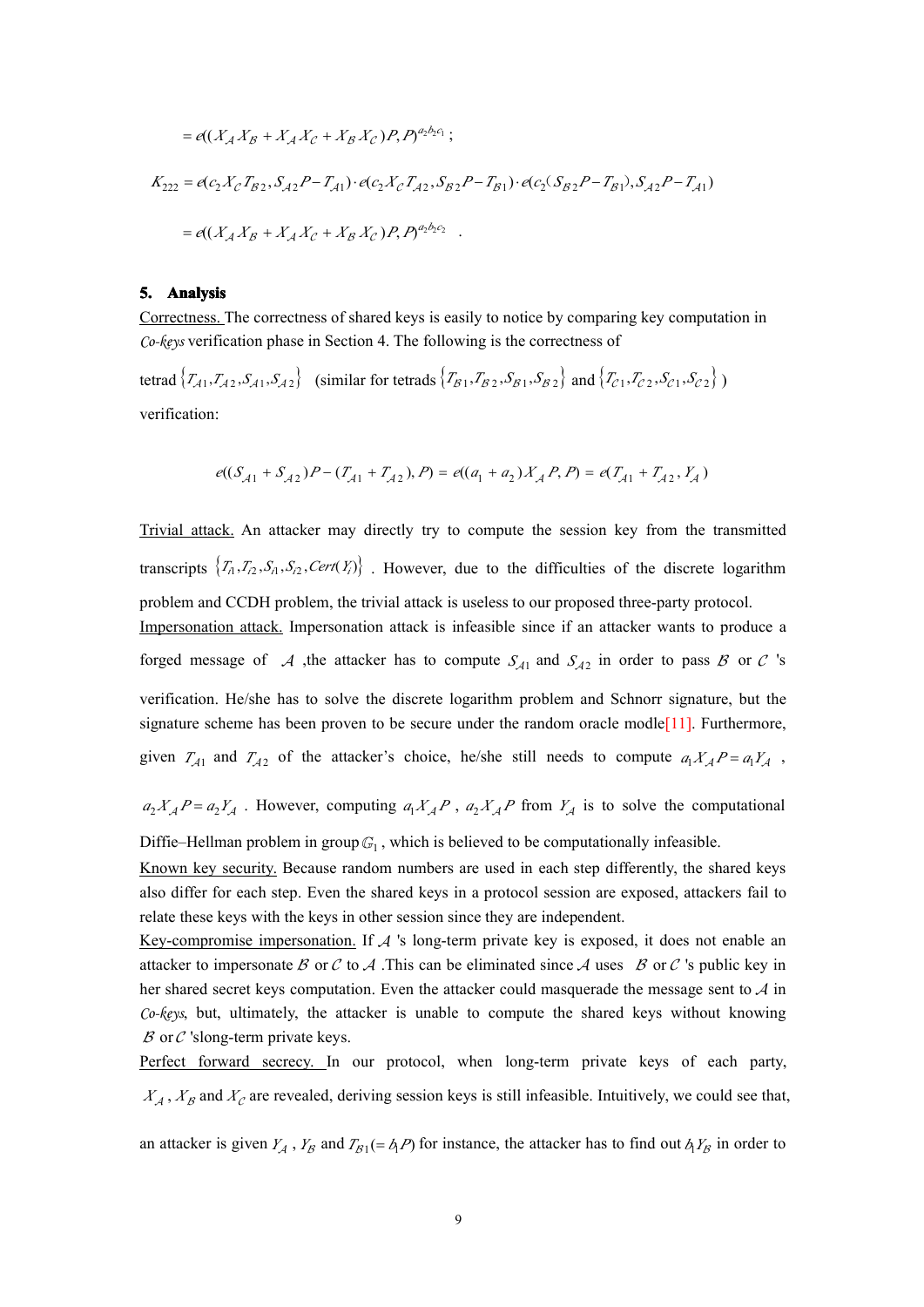compute the shared key  $K_{111}$ . However, this is a computation Bilinear Diffie–Hellman problem which is computationally infeasible.

Performance. The performance comparison between Holblal.'s protocol and ours is presented in Table 1. In this table, *Sm* and *Pa* represen<sup>t</sup> for scalar multiplication and point addition on an elliptic curve, respectively; *<sup>e</sup>* is pairing computation and *Mul* is the modular multiplication. As shown in this table, our revised protocol has the same computation compared with Holblal.'s protocol at all steps including the key computation. At this step, we require three more elliptic curve point multiplication operations in each key computation,and require one less parings operation. However, the elliptic curve point multiplication operation is negligible comparing with pairing computation. Therefore, we could consider the performance of the revised protocol is efficient than the original one .

> *Table <sup>1</sup> Performance evaluation* (iff an average of one session key)

| Step                                  | Holb[1]      | Our protocol          |
|---------------------------------------|--------------|-----------------------|
| Computation of short-term public keys | 3Sm          | $0.25 Sm + 0.25 Mul$  |
| Verification                          | $2e+2Pa+2Sm$ | $0.5e+0.5Pa+0.25Sm$   |
| Key computation                       | $e + Sm$     | $0.25e+0.25Pa+0.38Sm$ |
| Available shared session keys         |              | 8                     |
| Secure channal                        | Yes          | No                    |
|                                       |              |                       |
| Conclusion                            |              |                       |

## **6. Conclusion Conclusion Conclusion**

In this paper, we showed that Lee et al.'s authenticated multiple key exchange protocol based on bilinear pairings and Holbl's authenticated three-party protocol fail to provide authenticity or need <sup>a</sup> secure channel,respectively. We also provided <sup>a</sup> revised version of these protocol which preven<sup>t</sup> the weakneasses, but ye<sup>t</sup> which does not add significantly to the communications or computational overhead for the protocol. Note that, bilinear pairings can provide beneficial properties, onehas to carefully utilize them when designing cryptographic protocols.

#### $Ref$ erences

[1] Harn L, Lin H-Y. Authenticated key agreemen<sup>t</sup> without using one-way hash function. Electron Lett ,2001;37(10):629-630.

[2] Holbl M, Welzer T, Brumen B.Two proposed identity-based three-party authenticated key agreemen<sup>t</sup> protocols from pairings.computers&security 29 (2010)244–252

[3] Hwang R J, Shiau S H, Lai C H. An enhanced authentication key exchange protocol. Advanced information networking and applications, 2003. In: Proceedings of the 17th international conference on AINA 2003; p. 202–205.

[4] Jeong I.R, Katz J. and Lee D.H. One-Round Protocols for Two-Party Authenticated Key Exchange. M. Jakobsson, M. Yung, J. Zhou(Eds.): ACNS 2004, LNCS 3089, pp. 220–232, 2004 [5] Joux A. A one round protocol for tripartite Diffie–Hellman. In:Proceedings of the 4th international symposium on algorithmic number theory. LNCS 1838. USA: Springer-Verlag;2000. p. 385–94.

[6] Lee N-Y, Wu C-N. Improved authentication key exchange protocol without using one-way